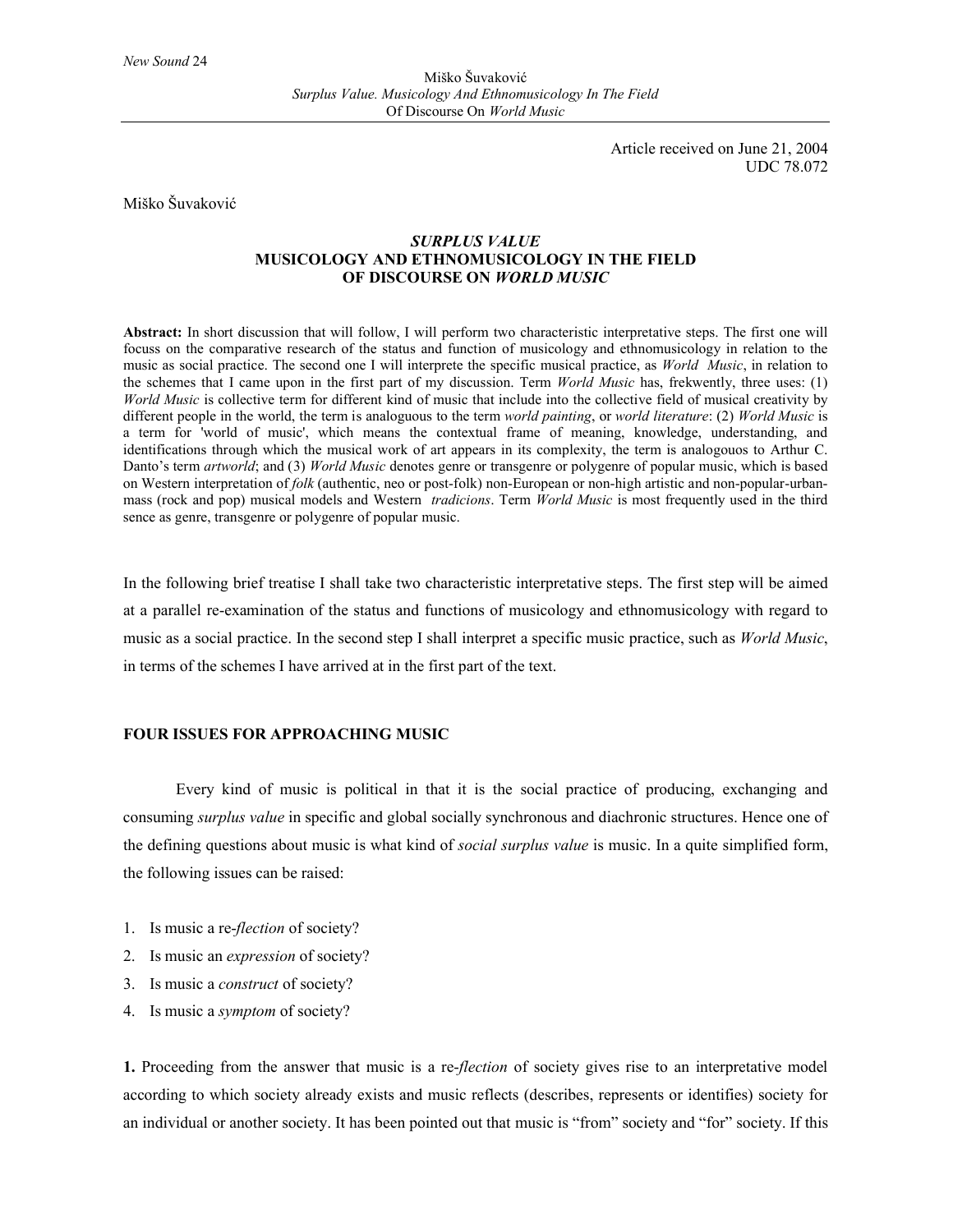is the case, then we are focused on the concept of society as a *source* or initial pattern for developing the representative or identifying potentialities of music. Music is seen as an *auditory image* or *auditory representative* of an already existing society or of characteristic social *apparatuses* of society (ideology, identity, religion, customs, everyday life, etc.). The truth of music is the truth of society; hence, if music truthfully (whatever that might mean) represents society or its apparatuses, it is the authentic music of that society or those social apparatuses.

Referring to musicology and ethnomusicology as sciences or theories by means of which music from the West is interpreted, we will notice that they assume an asymmetrical attitude towards music as a re*flection* of society. Ethnomusicology is constituted and developed around the idea of music as the authentic representative of micro- or macro-society, that is, social apparatuses – searching for music as the truth of society and through societies of the real or ideal or individual and collective subject of everyday life. Ethnomusicology formulates the truth of music as the truth of society, thus defining truth from the context of ethnology, sociology, theory of culture or culture studies. On the other hand, musicology as a science or theory about Western artistic music (for example, from Adler to phenomenological musicology to musicology based on New Criticism) shifts scientific and theoretical attention from the re-*flection* of society and social apparatuses towards the re-*flection* of an exceptional subject (author, artist, musician or even *genius*) who by his creative composing, conducting or performing act transcends concrete social conditions and circumstances, creating a theoretical analytic-synthetic image of the *universal* as *transcultural*, albeit Eurocentric, *aesthetic object*. The truth of music as a work of art is the truth of an authentic Western subject which transcends a concrete historical moment and geographical space, establishing itself as creative excess or as a shift of the collective into the individual act for which the historical-social context represents merely a needed, though not necessarily an important narrative setting of sorts. Here truth is quite explicitly defined in accordance with Martin Heidegger's fundamental ontology: "Truth is the conspicuousness of the being as a being. Truth is the truth of the entity. Beauty does not appear beside this truth. If truth is incorporated into the work, it appears. Appearance is like this entity of truth in the work and like the work – beauty. Hence beauty belongs to the occurrence of truth."<sup>1</sup>

The cultural collective *artefact* is indexed and specified in ethnomusicology as the truth of society. This *artefact* is then judged or verified, which means interpreted, as a valuable work of art according to criteria established by musicology and music aesthetics. This means the *artefact of culture* is interpreted and thereby valued according to the universalizing criteria of aesthetic judgment in Western art. This metaphysically shows that the artist (the idealized individual in musicology or the hypothetical collective represented as individual text in ethnomusicology) is the source of the work, and that the work is the source of the artist.<sup>2</sup> In that sense musicology is indeed metaphysical-aesthetical in its starting points and results,

 $\overline{a}$ 

<sup>1</sup> Martin Heidegger, "Izvor umjetničkog djela", from: Danilo Pejović (ed.), *Nova filozofija umjetnosti – Antologija tekstova*, Nakladni zavod MH, Zagreb, 1972, p. 487. <sup>2</sup>

 $<sup>2</sup>$  Martin Heidegger, p. 448.</sup>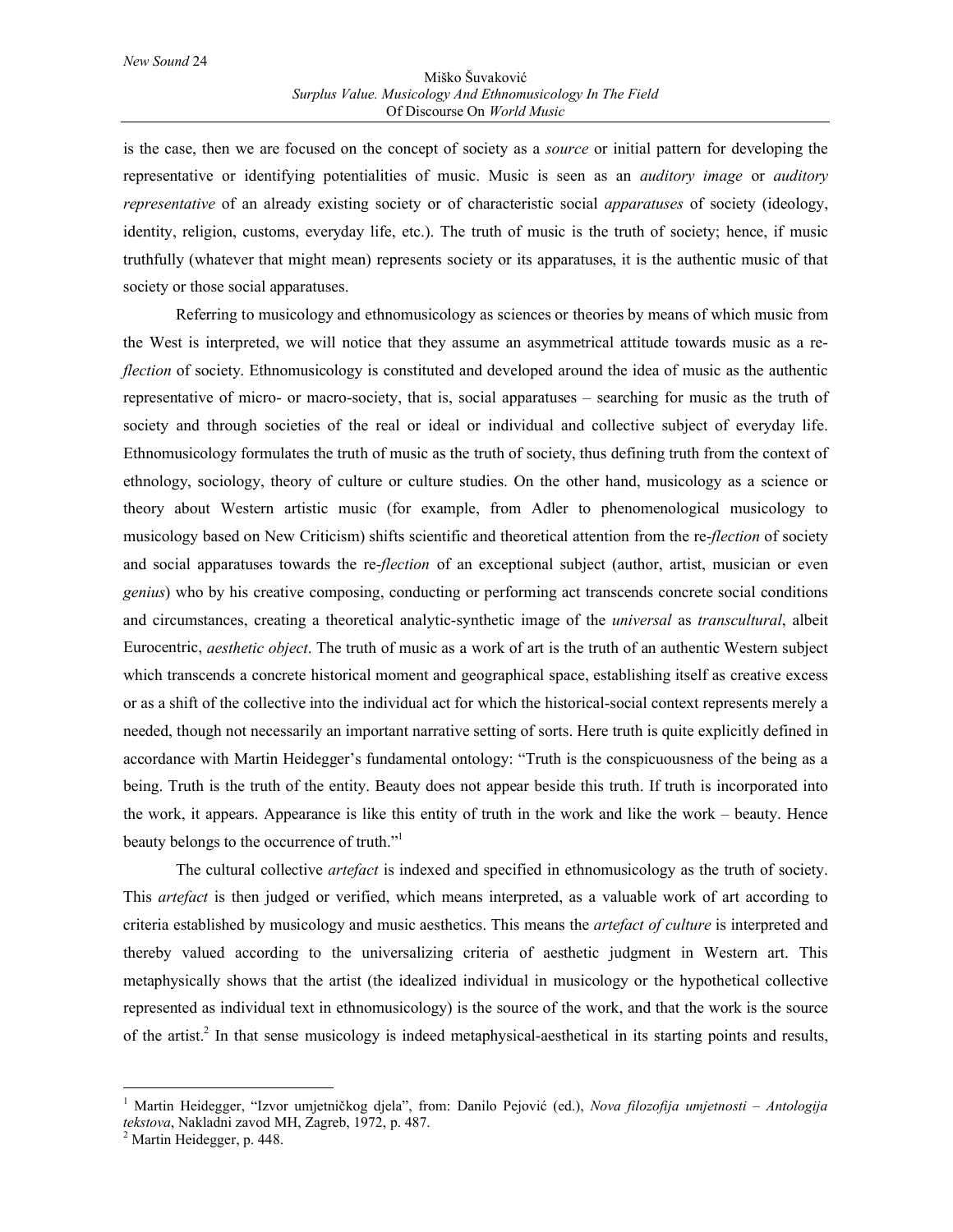### Miško Šuvaković *Surplus Value. Musicology And Ethnomusicology In The Field* Of Discourse On *World Music*

while ethnomusicology transforms ethnological, sociological or culture-oriented criteria into metaphysicalaesthetical judgements and interpretations of the work.

**2.** Proceeding from the response that music is a *reflection* of society gives rise to an interpretative model according to which society already exists and music *expresses* and becomes an auditory *vestige* of social events. Namely, music as the *vestige* of society can represent society. The concept of *vestige* is contrary to the concept of *image* (*vestigium* as opposed to *imago*). A *vestige* is a trace – that which bears witness to the absent, past, postponed: to that which occurred. The aim is to demonstrate that music is in some kind of direct or indirect cause-and-effect relationship with society. Society is inscribed in music *through* a historical individual author or a hypothetical collective author, and music is the concrete material *vestige* of social practice and its technologies of deriving music. Music is not the image of society, but rather an expression of society: that means performing the music of leaving the *vestige* of society in the acoustic field of individual and social potential. For example, Theodor W. Adorno in the *Philosophy of Modern Music* advances a relevant thesis: "While works of art almost never imitate society and moreover, their authors do not need to know anything about it, the gestures of works of art are objective answers to objective social constellations, sometimes adjusted to the needs of the consumer, more frequently in constant contradiction with them, but never sufficiently modified for their taste… A work of art does not reflect society in that it will solve its questions, not even in that it will choose the questions themselves. However, it is astounded at the horror of history. It now insists, now forgets. It now softens, now hardens. It perseveres or renounces itself in order to outwit destiny. The objectivity of a work of art is the fixing of those moments. Works of art are like a child's grimacing that prolongs as the clock ticks away."<sup>3</sup> The *vestige* is an inverse potentiality. It is as if the *vestige* leads backwards in time to a society that inscribed itself and then passed by or went on leaving further *vestiges* on the already present – elusive – vestiges of inscribing social apparatuses in music.

Being sociologically<sup>4</sup> oriented, musicology and ethnomusicology proceed from the idea of a causal relationship between society and music. One might say, colloquially: *like society, like music*. 5 Ethnomusicology is directed at synchronically oriented societies, most often micro-social systems, in which the *social function of music* is primary or directly visible in everyday life – from everyday behaviour, ritual and ceremony to entertainment. Models are established demonstrating direct correlation between the social and musical chains of real or hypothetical causality. Musicology is analytically-synthetically directed at

 $\overline{a}$ 

<sup>&</sup>lt;sup>3</sup> Theodor W. Adorno, *Filozofija nove nauke*, Nolit, Belgrade, 1968, p. 154.<br><sup>4</sup> Kurt, Blaukonf, "Clashe, kot tipi, družbane, dejevnosti", in: "Cili, soci

Kurt Blaukopf, "Glasbe kot tipi družbene dejavnosti", in: "Cilj sociologije glasbe", from *Glasba v družbenih spremembah – Temeljne poteze sociologije glasbe*, Škuc – Znanstveni inštitut Filozofske fakultete (Studio humanitatis), Ljubljana, 1993, pp. 13-14.

<sup>&</sup>lt;sup>5</sup> Numerous studies on music during the Weimar Republic or Nazi Germany are trying to locate the causal chain between music and society precisely on the drastic examples of social processes and music practices: Bryan Gilliam, *Music and Performance During the Weimar Republic*, Cambridge University Press, Cambridge, 1994 and Michael H. Kater, *Composers of the Nazi Era: Eight Portraits*, Oxford University Press, Oxford, 2001.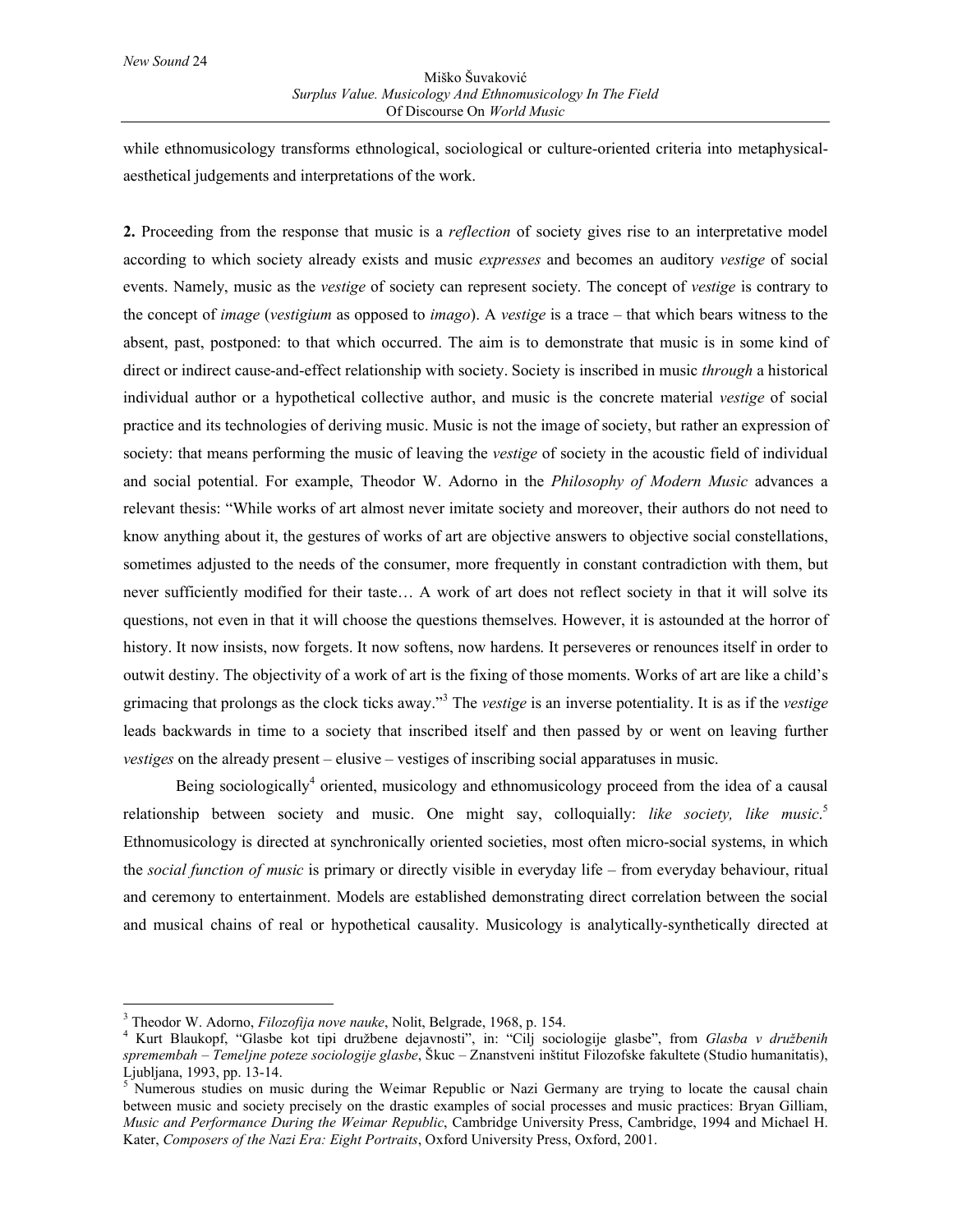Western rational diachronically stretching societies and uncertain, *irrational institutions*<sup>6</sup> within them. That is, societies creating specific *territories* are studied. These *territories* seem or are represented, interpreted, valued, even made into a personal experience, as autonomous regions freed from social functions. Adorno's idea about the function of Western, bourgeois, absolute music being functionless<sup>7</sup> actually identifies a specific historically and geographically located society within which the *autonomy of music creation* is formed in relation to productive work and life-giving demands. Such a society is a Western bourgeois society which establishes a rational system of division of labour and social institutions, and then sets up relevant apparatuses of regulation and deregulation, that is, control<sup>8</sup> of leisure<sup>9</sup> through institutions of *irrationality*, that is to say, institutions of shaping leisure as a space that compensates for working time with enjoyment, relaxation, liberation – incited, albeit controlled, through irrationality. Hence musicology deals with secondary or second-degree functions. The functions of a music work or music are moved, they are indirect: shifted from the executive function of a music work as in musicology to the hidden functions of music as a social practice.

**3.** Proceeding from the answer that music is a *construct* of society gives rise to an interpretative model according to which society does not precede music, but rather music and society are in a complex interconstitutive relationship. Music is represented not as a re-*flection* or expression of society, but as one of the *apparatuses* of micro- or macro-society that are used to perform social reality, more precisely the complex ideas of social reality with which society and the subject in society are identified. Music is, therefore, identified as the *apparatus* or instrument of ideology.<sup>10</sup> If music is an *ideological apparatus*, then it is not a secondary (superstructural, passive) social practice, but a practice that represents *productive forces* and existential relations of social production.<sup>11</sup> For example, the difference between Bach's<sup>12</sup> and Glass's<sup>13</sup> music is the difference between representing the *productive forces* of late feudal Baroque society and the *productive forces* of late capitalist multicultural society. It is a difference between ideologies in the sense in which Louis Althusser states that (1) there is no other practice save the one 'from' and 'in' ideology, and that (2) there is no other ideology save the one from the subject and for the subject.<sup>14</sup> In that sense music is

<sup>6</sup> Mladen Dolar, "Strel sredi koncerta", from: Theodor W. Adorno, *Uvod v sociologijo glasbe*, DZS, Ljubljana, 1985, p. 303.

<sup>7</sup> Theodor W. Adorno, "Funkcija", from: *Uvod v sociologijo glasbe*, DZS, Ljubljana, 1985, p. 303. <sup>8</sup>

Gilles Deleuze, "Postscript on the Societies of Control", from: Rosalind Krauss, Annette Michelson, etc. (eds.), *October – The Second Decade, 1986-1996*, The MIT Press, Cambridge Mass, 1997, pp. 443-447. <sup>9</sup>

Guy Debord, *Društvo spektakla & Komentari društva spektakla*, Arkzin, Zagreb, 1999; and Džon Fisk, *Popularna kultura*, Clio, Belgrade, 2001.<br><sup>10</sup> Louis Althusser, "Ideology and Ideological State Apparatuses (Notes Towards an Investigation)", from: Slavoj Žižek

<sup>(</sup>ed.), *Mapping Ideology*, Verso, London, 1995, pp. 100-140.<br><sup>11</sup> Louis Althusser, p. 101.<br><sup>12</sup> Boris de Šlezer, *Uvod u J. S. Baha – Ogled iz muzičke estetike*, IK Zorana Stanojevića, Sremski Karlovci, 1996.

<sup>&</sup>lt;sup>13</sup> Richard Kostelanetz (ed.), *Writings on Glass – Essays Interviewing Criticism*, Schirmer Books, New York, 1997.<br><sup>14</sup> Louis Althusser, p. 128.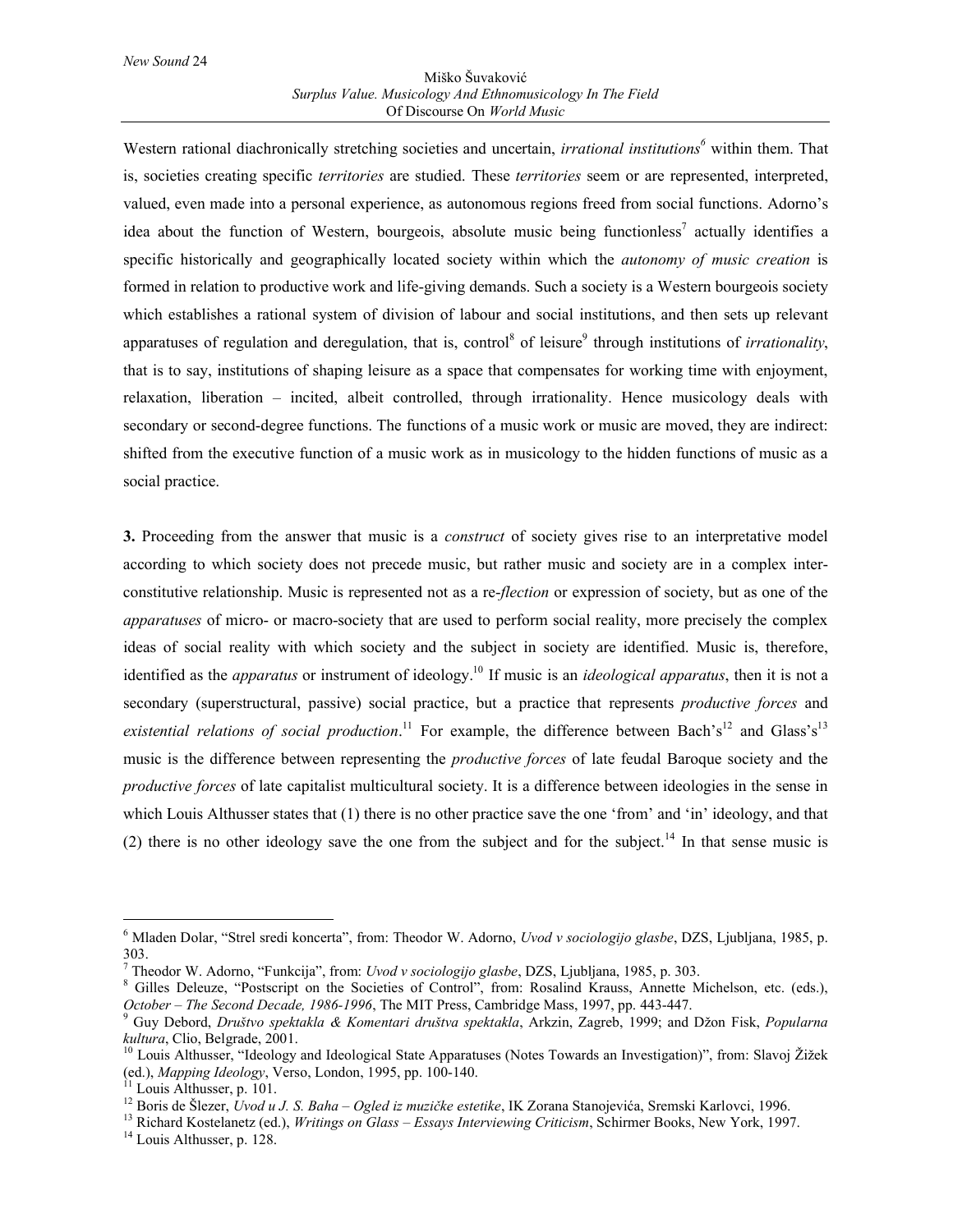$\overline{\phantom{a}}$ 

#### Miško Šuvaković *Surplus Value. Musicology And Ethnomusicology In The Field* Of Discourse On *World Music*

indeed one of the *technologies of performing subjects*15, human bodies even. The body of Bach's culture is a Christian ceasing-feudal and arising-urban body, derived from a project of a transcendental order. The body of Glass's epoch is an urban nomadic body determined by the media instabilities of representation and by relatively open multicultural policies of (racial, ethnic, gender, class) identity. Music as the technology of performing subjects/bodies is simultaneously (a) an ambience full of meanings and senses in the body's becoming a subject<sup>16</sup>, (b) *discursive practice*<sup>17</sup> that participates in the positioning of the relationships between music, body, subject and society as systems of articulation of knowledge and powers, and (c) a classification of the potentialities of the effects of music *apparatuses* of representation (ideas, expressions, constructions) that determine or realize the ideology<sup>18</sup> of an epoch or cultural space. From the positions thus represented, musicology and ethnomusicology are growing very close to each other, seeing as they no longer contemplate and study different incomparable music systems, but perform culture-centred models of interpretation of the heterogeneous field of multiplicity of musical as social practices. Artistic, ritually religious, ceremonially political, mass media or everyday popular music are different systems for heterogeneously instrumenting the articulation of a body/subject in a field of multiple social identifications (from racial and ethnic to class and gender, generational and professional).

**4.** Proceeding from the answer that music is a *symptom* of society, a model is placed close to theoretical psychoanalysis according to which music is interpreted as a defect of symbolization in the social processes of producing, exchanging and consuming cultural surplus value, that is, existential or esthetical identity. Music, and chiefly absolute music, is the interruption<sup>19</sup> or discontinuity in the symbolic – primarily verbal – region of social representation. Music emerges as the centre of opacity in the technologies of culturally redesigning reality, that is, ideological screens by which reality is established as the surrounding human world. For example, we can understand or appraise a fiction film, mimetic painting or realistic novel based on analogies of the meaning of the narrative to everyday experience<sup>20</sup>; on the other hand, music *itself* is a slipping out of a phantasmic structure which is reconstructed on the basis of an experience from everyday life. Music, yet again, starts to seem like a *senseless vestige<sup>21</sup>* that can be reconstructed only retroactively, by attributing meaning or directive sense, whereby this attributing of meaning cancels *it* (music), transforming it

<sup>&</sup>lt;sup>15</sup> Michel Foucault, "The Birth of Biopolitics" and "On the Government of the Living", from: Paul Rabinow (ed.),

Michel Foucault – Ethics – Essential Works of Foucault 1954-1984, Penguin, London, 1997, pp. 73-79, 81-85.<br><sup>16</sup> Richard Leppert, "Desire, Power and the Sonoric Landscape", from: *The Sight of Sound – Music, Representation* 

Lawrence Kramer, "Tropes and Windows: An Outline of Musical Hermeneutics", from: *Music as Cultural Practice 1800–1900*, University of California Press, Berkeley, 1990, pp. 1-20.<br><sup>18</sup> Rose Rosengard Subotnik, *Developing Variations – Style and Ideology in Western Music*, University of Minnesota

Press, Minneapolis, 1990 or Adam Krims, "Introduction: Postmodern Musical Poetics and the Problem of *Close* 

Reading", from: Music/Ideology – Resisting the Aesthetic, G+B ArtS International, Amsterdam, 1998, pp. 1-14.<br><sup>19</sup> On the unspeakable-ness of music, see: Vladimir Jankelevič, *Muzika i neizrecivo*, Književna zajednica Novog Novi Sad, 1987.<br><sup>20</sup> David Bordwell, *Narration in the Fiction Film*, Routledge, London, 1997.

<sup>&</sup>lt;sup>21</sup> Slavoj Žižek, "Od simptoma do sinthoma – Dijalektika simptoma", from: *Sublimni objekt ideologije*, Arkzin, Zagreb, 2002, pp. 84-85 and 106-107.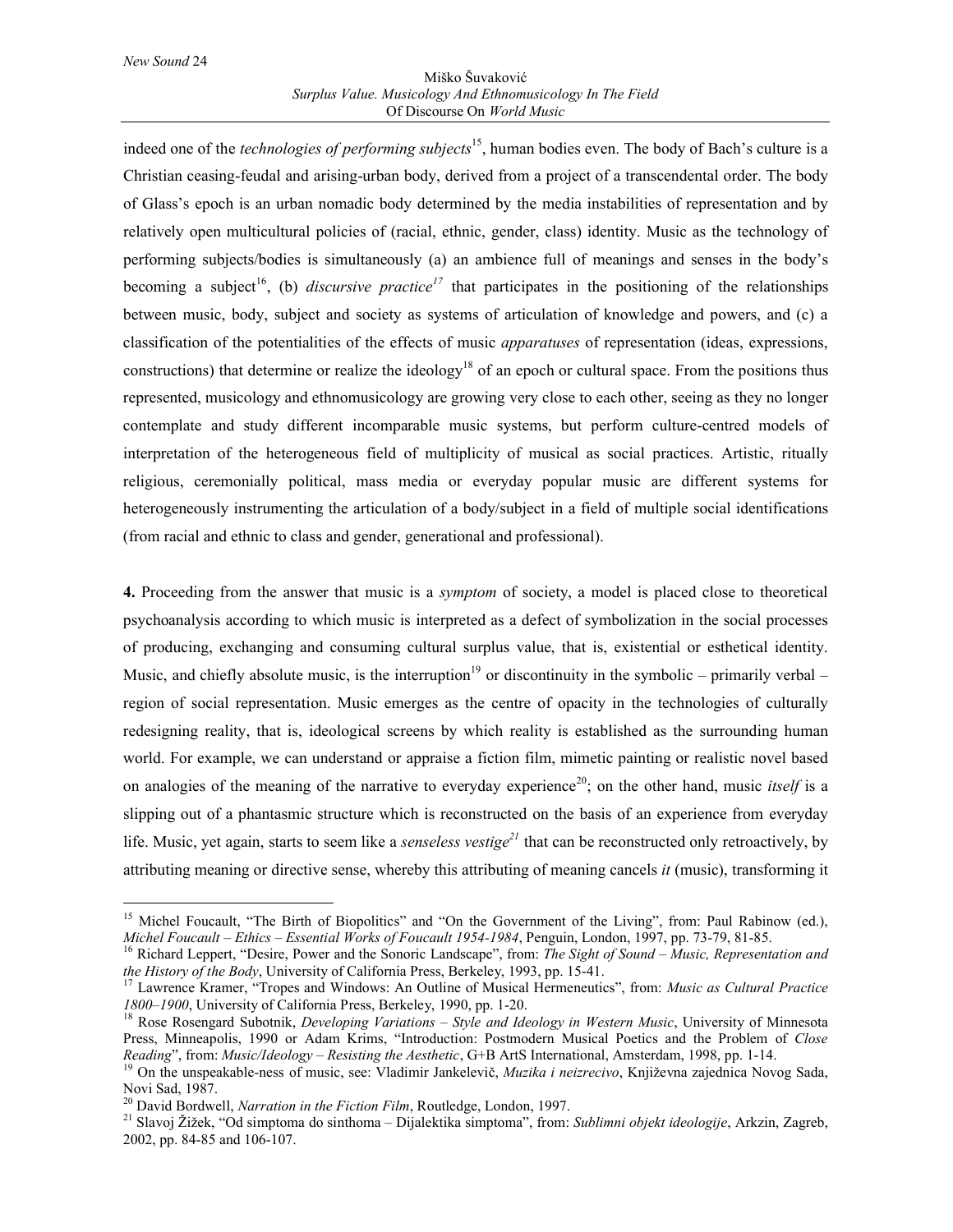into an approximate undetermined and most often quite arbitrary verbal statement that music eludes in its technical-sensory and corporeal-behavioural multiplicity of potentialities.

However, on the other hand, music is not a disinterested or abstract event in an ideal world of formal-technical demonstrations of skill, but precisely an everyday surrounding instrument determining the space of nonverbal interpellation and identification in the individual, micro-and macro-social sense. Music does not speak nor prove, but it does instrumentally participate in the performance of the *life space* that is indeed a constitutive ambience of production, exchange and consumption of cultural surplus value. If that is so, then the division between the unspeakable-ness of music and speakable justifications on behalf of music determines a critical place. It is a place where *the imaginary* (the acoustic imaginary) catches us in a trap by eluding the symbolic, which seems omnipresent. It is as if the symbolic is letting the possibility of interpreting music *slip*. Music is imbued by enjoyment that seems to promise sense (enjoying sense /*jouissenseal*/). But that sense escapes us, although with each moment of its wrapping around our body it is promised and offered as the very nature of that body (which dances, marches, kisses, fantasizes, vows, serves, governs, licks, prays, arouses, threatens, leads, seduces, offers, punishes, chooses, votes, shows, accepts and, most of all, consumes<sup>22</sup>).

# *WORLD MUSIC* **as SURPLUS VALUE**

 $\overline{\phantom{a}}$ 

The term *World Music* most commonly has three uses: (1) *World Music* is a collective name for different kinds of music that are incorporated into a collective field of the music production of humankind; the term is used analogously with the term *world painting* or *world literature*, (2) *World Music* is a name for the 'world of music', meaning the contextual framework of meaning, knowledge, understanding and identification through which a music work appears in all its complexity; the term is used analogously with Arthur C. Danto's term 'artworld'<sup>23</sup>, and (3) *World Music* is a name for a genre or transgenre or polygenre<sup>24</sup> of popular music which is based on Western interpretation of *folk* (authentic, neo- or post-folk) extra-European or extrahigh artistic and extra-popular-urban-mass (rock and pop) music models and *traditions* of the West. The term *World Music* is most frequently used in this third sense as a genre, transgenre or polygenre of popular music.

 We speak of *World Music* as a genre when it is interpreted as a *branch* of contemporary Western or pro-Western popular music and when the hegemony of contemporary Western popular music is emphasized

<sup>22</sup> Kaja Silverman, *The Acoustic Mirror – The Female Voice in Psychoanalysis and Cinema*, Indiana University Press, Bloomington, 1988; and David Schwarz, "Music as Sonorous Envelope and Acoustic Mirror", from: *Listening Subjects* 

*<sup>–</sup> Music, Psychoanalysis, Culture*, Duke University Press, Durham, 1997, pp. 7-22. 23 Arthur C. Danto, "Artworld", from: Joseph Margolis (ed.), *Philosophy Looks at the Arts*, Temple University Press, Philadelphia, 1987, pp. 141-167.

<sup>24</sup> David Byrne, "Zašto mrzim *World Music*", Đorđe Tomić, "*World Music*: formiranje transžanrovskog kanona", John Hutnyk, "Adorno na Womadu-u: južnoazijski crossover i granice govora hibridnosti", Steven Feld, "Od šizofrenije do šizmogeneze: *World Music* i *World Beat* kao diskursi i prakse komodifikacije", Mirjana Laušević, "Biranje nasleđa: zašto Amerikanci pevaju pesme sa Balkana", *Reč*, no. 65, Belgrade, 2002, pp. 309-402.